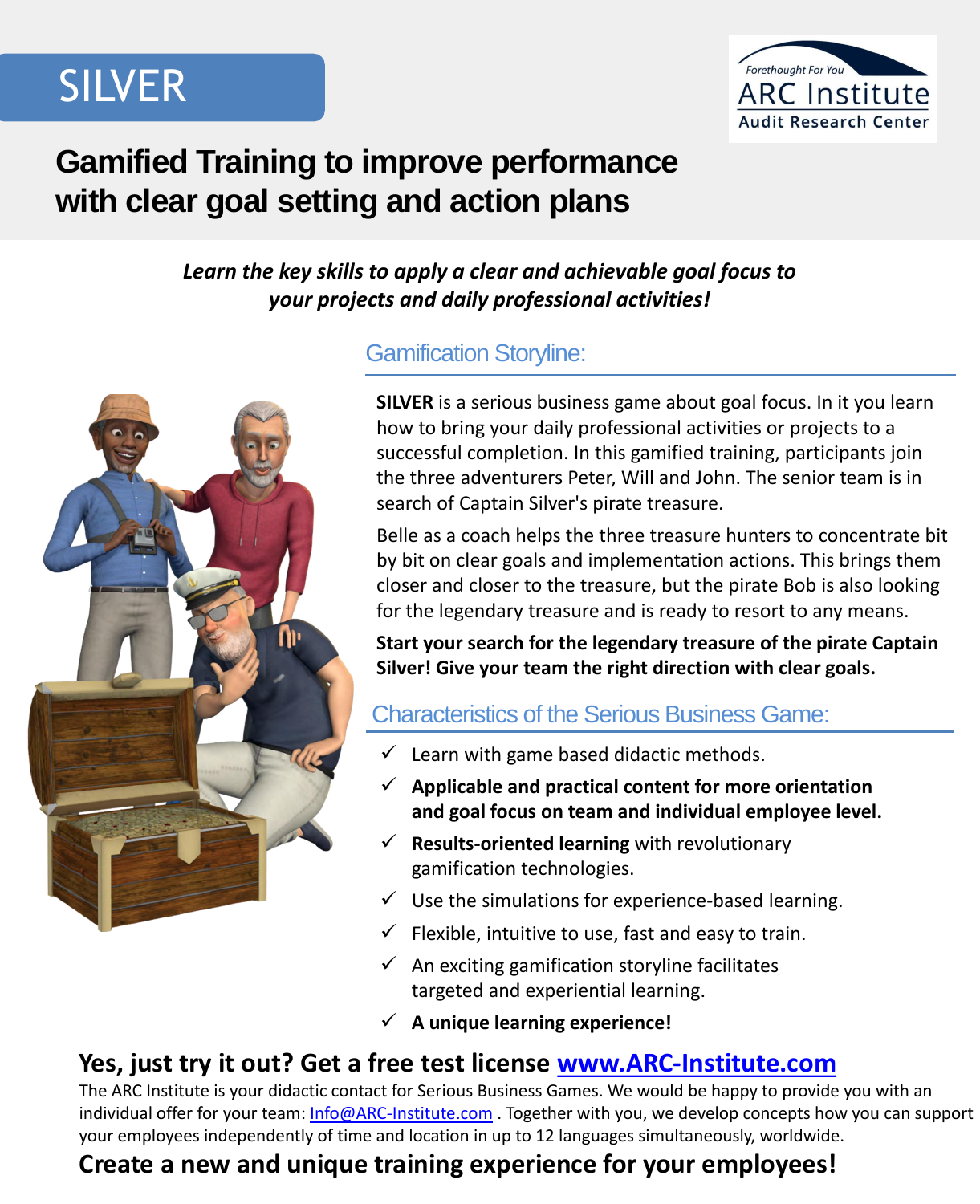

## **Gamified Training to improve performance with clear goal setting and action plans**

#### Knowledge and skills:

SILVER is a serious business game that focuses on **practical application.** With the help of the simulations and characters in the gamified training SILVER an **effective knowledge transfer** succeeds with this training. The gamified training elements stimulate a systematic didactic learning process.

This enables you and your employees as participants to practice the most important skills and concepts that are necessary on a team and individual employee level in daily activities or projects to achieve an even better target focus and energy flow. You will develop the following key skills:

 $\checkmark$  Continuous learning, result orientation, planning, problem-solving, decision-making, analytical thinking, research, grace under pressure, conflict management, impact and influence, initiative, interpersonal relationships, problem-solving, decision-making and teamwork.

#### **Further integrated skills for learning in the Serious Business Game:**

 $\checkmark$  Being proactive, being organized, subject-focused work, self-confidence, self-awareness, empathy, flexibility, change management, assertiveness, grace under pressure, innovation and creativity.

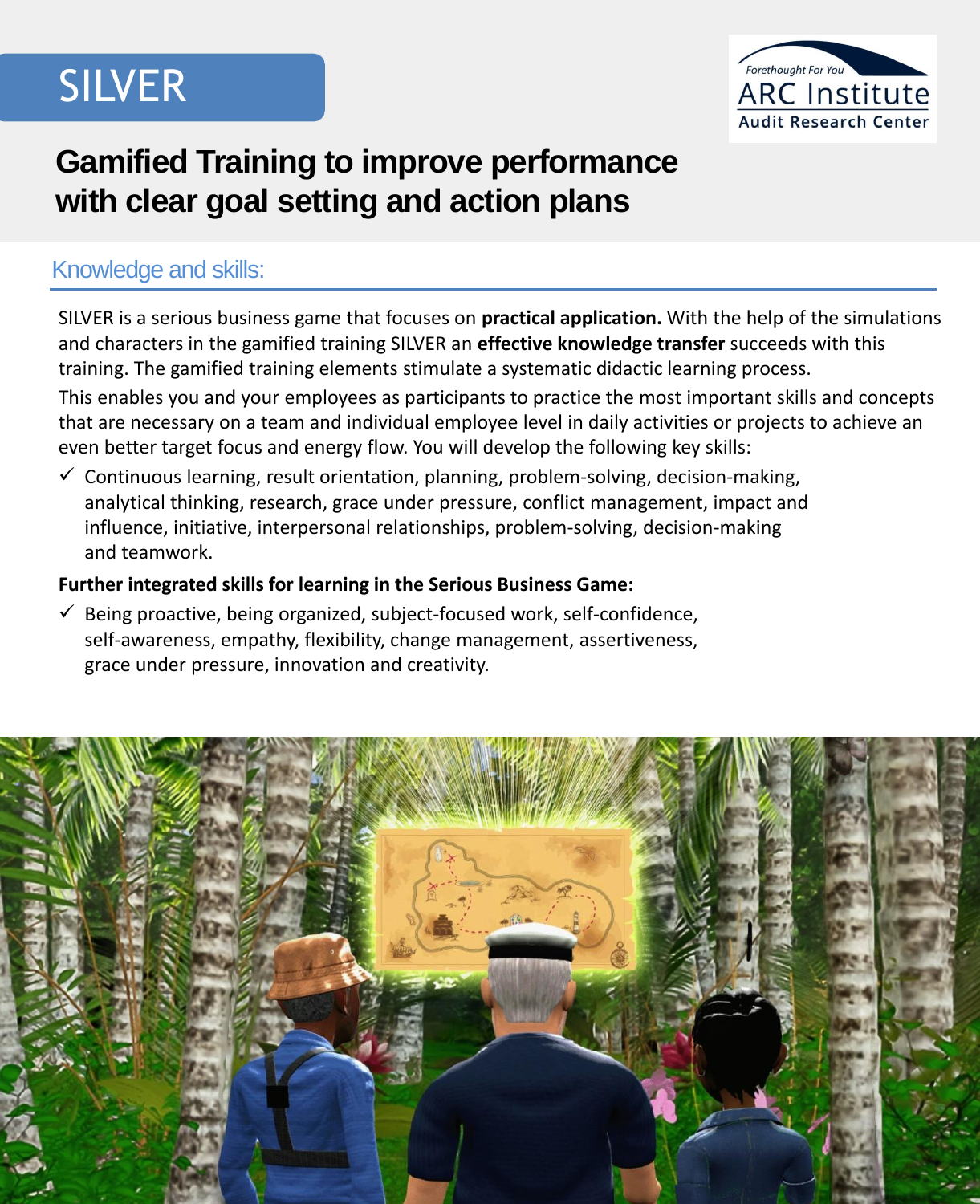

## **Gamified Training to improve performance with clear goal setting and action plans**

In three training levels, SILVER stimulates effective learning by allowing users to practice the key skills necessary for setting and working with effective goals:

- $\checkmark$  Learn how to bring your daily professional activities or projects to a successful completion. SILVER shows you how to save energy in the process by focusing clearly on your actual goals. At the same time, agile methodologies are integrated into the goal setting techniques.
- $\checkmark$  Learn how this training will take you beyond goal setting and show how effective implementation methodologies, can actually put your blueprints into practice.
- $\checkmark$  **Step by step** we introduce methodical approaches based on case studies and simulations that help you to bring your work activities to success with clear goals. Direct your own energy flow as well as that of your team members to reach your goals faster and more effectively.

### Content overview: Content overview: Content overview:

**SILVER** is designed for all professional profiles, especially for those who want to use their energy effectively in their daily activities and projects by learning to set clear goals and get the consequential implementation parameters working. The training is applicable and useful in both professional and personal environments. **Thanks to this course:**

- $\checkmark$  Understand goal setting processes and how they impact results.
- $\checkmark$  Learn how to set, design, and write clear and specific goals.
- $\checkmark$  Learn how to track your goals and make sure they are achieved.
- $\checkmark$  Learn tools to coordinate collaboratively and effectively team activities in a variety of situations and environments.